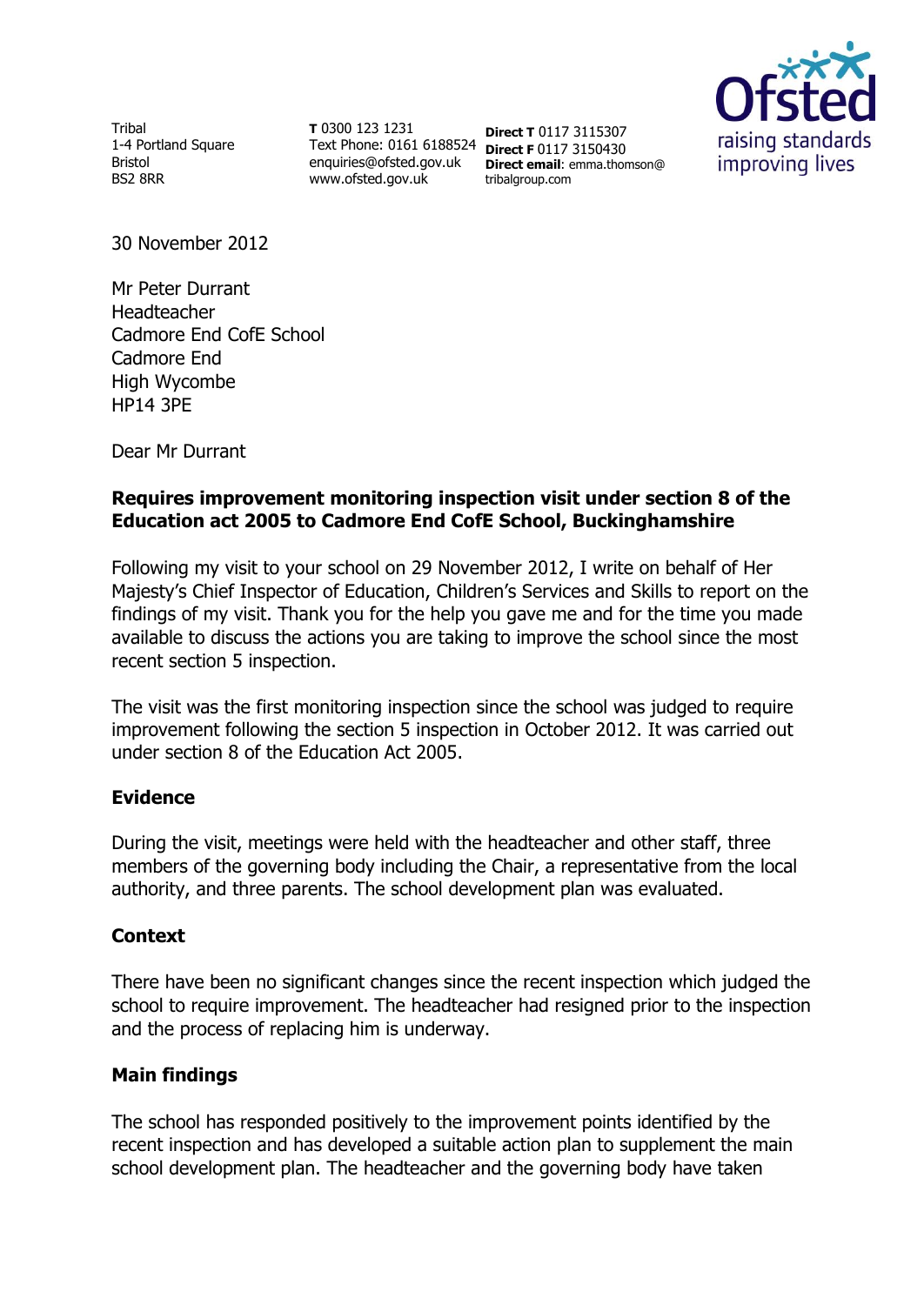

strong steps to improve progress in Key Stage 1, improve the teaching of phonics and strengthen leadership and management.

The revised school development plan addresses the key aspects which need improvement. The headteacher has enabled staff to undertake effective training relating to the systematic teaching of phonics and has purchased suitable support materials to improve other aspects of literacy in the school. Teachers now have to ensure that this training leads to improved outcomes. All teachers now have on-line access to tracking data, but they must now use the data effectively to check that pupils are making the right progress and that work plans are suitably amended when weaknesses in learning are spotted. This delegation of responsibility by the headteacher has not yet had the effect of ensuring that all teachers play a bigger part in driving improvement. The governing body has been involved effectively with school improvement planning and in challenging the headteacher about identifying clear indicators of improvement. These indicators of success are not yet evident clearly enough in the school development plan. Parents are now more fully involved in supporting the development of their children's phonics skills.

Senior leaders are taking effective action to tackle the areas requiring improvement identified at the recent section 5 inspection. However, following the visit to the school, HMI recommends that further action is taken to:

- clarify within the school improvement plan how governors will evaluate the impact of the initiatives being undertaken
- ensure that the plan includes measurable outcome targets for pupils' phonic skills
- make sure that improvement planning includes arrangements to check on-line data in a timely manner so that corrective action may be taken and pupils do not fall behind.

Ofsted will continue to monitor the school until its next section 5 inspection.

### **External support**

Since the inspection support from the local authority has been shaped more closely and effectively to meet the school's needs, particularly to improve the teaching of phonics. The local authority plans to meet with the school regularly to ensure improving the pace of pupil progress and greater accuracy of teachers' checking of assessment information, are reviewed constantly.

I am copying this letter to the Chair of the Governing Body and the Director of Children's Services for and as below.

Yours sincerely